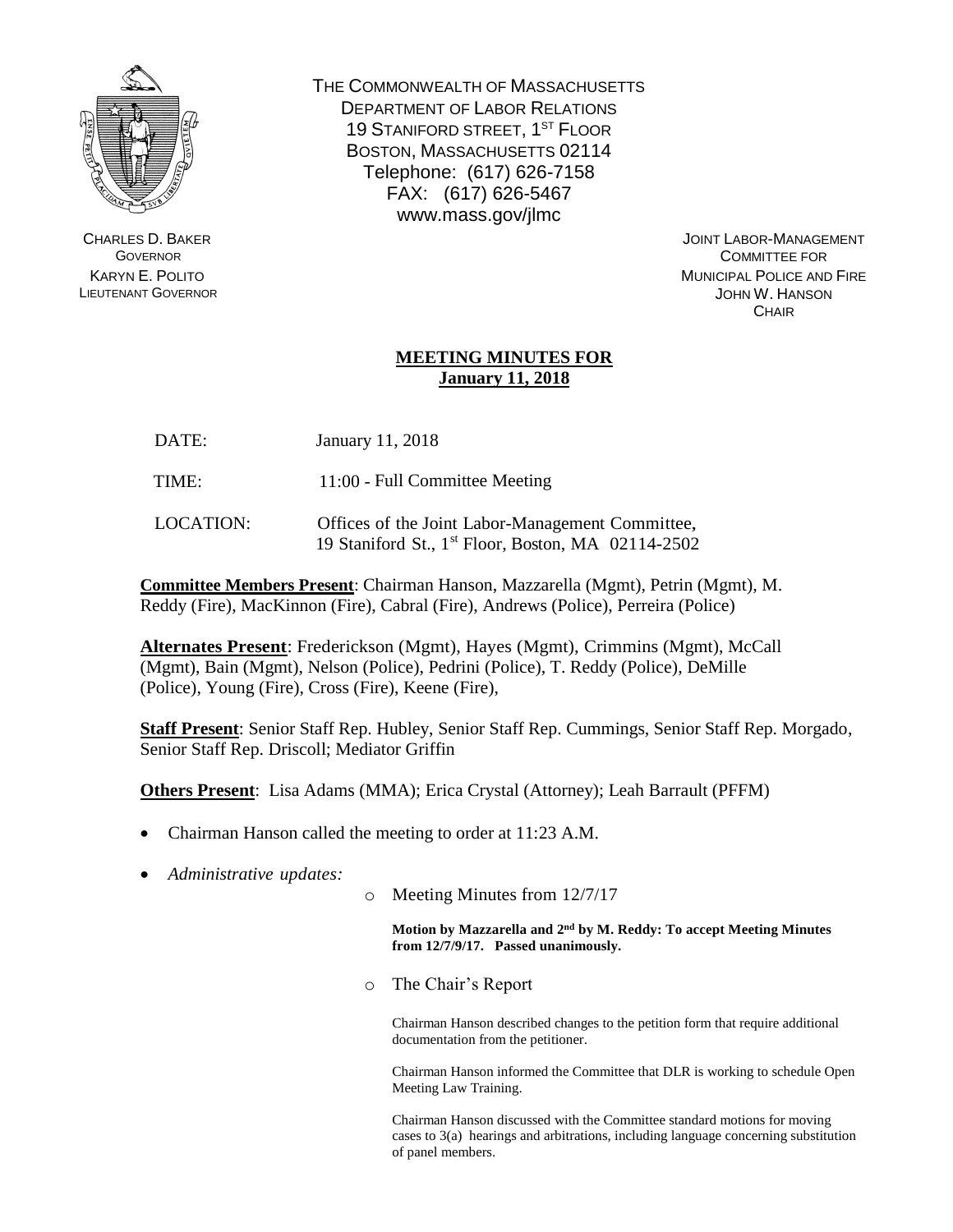Chairman Hanson commended the efforts of PFFM members in Operation Warm which provides winter coats for needy children. Mr. Hanson recognized Mr. MacKinnon who briefed the Committee on the details of the program. Members of the Committee and others in attendance applauded the program.

*Petition, Jurisdiction and Awaiting Funding List (AFL) Cases:*

| Case Number Organization |                             | Mediator/Sr. Staff | Topic/Vote/Action   |
|--------------------------|-----------------------------|--------------------|---------------------|
| 1. 17-6072               | Somerville Police Superiors | HB/DC/GD           | <b>Jurisdiction</b> |

Mr. Hanson and Mr. Morgado briefed the Committee on the status of the case and reported that the parties had entered into a voluntary 3(a) agreement.

## **Motion by Andrews and 2nd by Mazzarella: To accept the voluntary agreement entered into by the Parties and to move the case to arbitration. Passed Unanimously.**

**The respective Chairs assigned the following Committee members to the case: Mazzarella and McCall (Mgmt) and Andrews and Pedrini (Police).**

Later in the meeting it was brought to the attention of the Chair that this case had been noticed for jurisdiction and not arbitration which prompted the following action by the Committee:

**Motion by Andrews and 2nd by Mazzarella: To rescind the previous motion to accept the voluntary 3(a) agreement and move this case to arbitration and to postpone any action on this matter until the next meeting. Passed unanimously.**

| CG/DC/GD<br>2. 17-6133<br>Jurisdiction<br>Chelsea Police Superiors |  |
|--------------------------------------------------------------------|--|
|--------------------------------------------------------------------|--|

Mr. Cummings briefed the Committee on the status of the case.

**Motion by Mazzarella and 2nd by Andrews: To take jurisdiction of the case. Passed unanimously.**

**The respective Chairs assigned the following Committee members to the case: Petrin/McCall (Mgmt) and Andrews/Pedrini (Police).**

3. 17-6170 Falmouth Police JG/JOEH/GD Jurisdiction

Mr. Griffin briefed the Committee on the status of the case.

**Motion by Mazzarella and 2nd by Andrews: To take jurisdiction of the case. The Motion passed unanimously.**

**The respective Chairs assigned the following Committee members to the case: Frederickson/Guarino (Mgmt) and Nelson/Perreira (Police).**

4. 16-5261 Lawrence Fire HB/JOEH/GD Vote to Arbitration

Mr. Hanson briefed the Committee on the status of the case which is currently before the 3(a) Panel. **No action**.

5. 16-5509 Chelmsford Superiors HB/GD/DC Vote to Arbitration

Mr. McCall left the room before discussion and action in this case. Mr. Cummings briefed the Committee on the status of the case.

**Motion by Mazzarella and 2nd by Andrews: Finding that the issues involving the successor collective bargaining agreement in this case have remained unresolved for an unreasonable period of time resulting in the apparent exhaustion of the process of collective bargaining, the Committee hereby votes to hold a hearing pursuant to Section 1, subsection 3(a), as set forth in Chapter 589 of the Acts of 1987, with the panel members consisting of Andrew Flanagan (Management) and Alan Andrews (Labor) or other Committee members and/or senior staff that may be substituted as necessary by the respective Labor and/or Management Chairs pursuant to the rules,**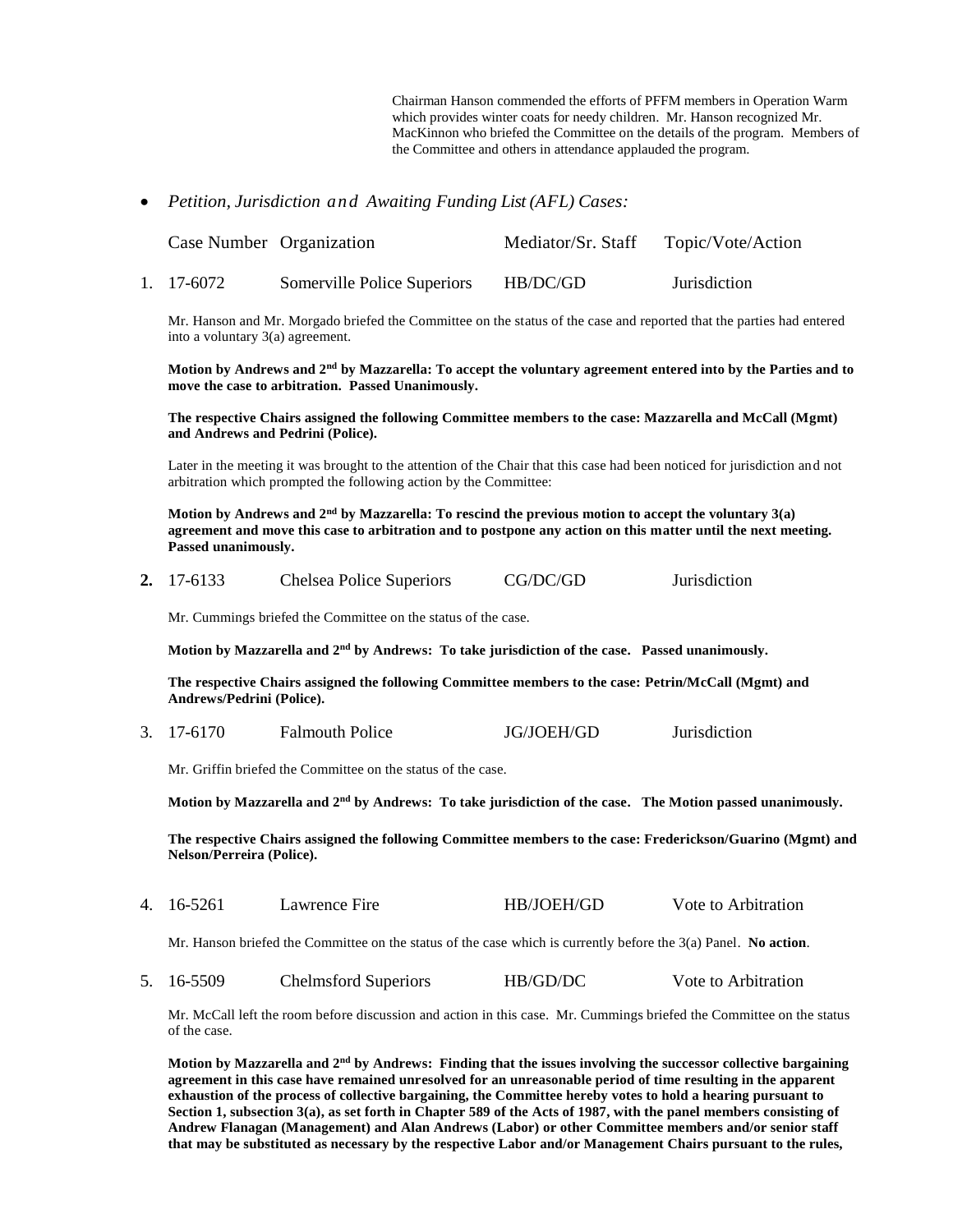**policies, and procedures of the Committee, and any other applicable provisions of law, with said panel to be chaired by John Hanson. The Motion passed passed unanimously.**

6. 16-5595 New Bedford Police JG/DM/DC Vote to 3a.

Mr. Griffin briefed the Committee on the status of the case.

**Motion by Andrews and 2nd by Mazzarella: Finding that the issues involving the successor collective bargaining agreement in this case have remained unresolved for an unreasonable period of time resulting in the apparent exhaustion of the process of collective bargaining, the Committee hereby votes to hold a hearing pursuant to Section 1, subsection 3(a), as set forth in Chapter 589 of the Acts of 1987, with the panel members consisting of Dean Mazzarella (Management) and Billy DeMille (Labor) or other Committee members and/or senior staff that may be substituted as necessary by the respective Labor and/or Management Chairs pursuant to the rules, policies, and procedures of the Committee, and any other applicable provisions of law, with said panel to be chaired by John Hanson. The Motion passed unanimously.**

7. 17-5745 Abington Police JG/DM/DC Vote to 3a

Mr. Griffin briefed the Committee on the status of the case.

**Motion by Mazzarella and 2nd by Andrews: Finding that the issues involving the successor collective bargaining agreement in this case have remained unresolved for an unreasonable period of time resulting in the apparent exhaustion of the process of collective bargaining, the Committee hereby votes to hold a hearing pursuant to Section 1, subsection 3(a), as set forth in Chapter 589 of the Acts of 1987, with the panel members consisting of Frank Frederickson (Management) and Mike Perreira (Labor) or other Committee members and/or senior staff that may be substituted as necessary by the respective Labor and/or Management Chairs pursuant to the rules, policies, and procedures of the Committee, and any other applicable provisions of law, with said panel to be chaired by John Hanson. The Motion passed unanimously.**

8. 17-5884 Ouincy Police JG/GD/DC Vote to Arbitration

Mr. Griffin briefed the Committee on the status of the case.

**Motion by Mazzarella and 2nd by Andrews: to send this case to arbitration by a tripartite panel consisting of Troy Clarkson (Management) and Larry Calderone (Labor) or other Committee members and/or senior staff that may be substituted as necessary by the respective Labor and/or Management Chairs pursuant to the rules, policies, and procedures of the Committee, and any other applicable provisions of law, and a neutral selected in accordance with the Committee's rules, policies and procedures, on an issue by issue basis. The Motion passed unanimously.**

**The Management chair specifically designated Troy Clarkson as the management committee member in substitution for Patricia Vinchesi who is no longer a member of the Committee.**

9. 16-5098 Mendon Fire BH/JOEH/GD Funded Remove

This case was resolved by an arbitration award.

**Motion by M. Reddy and 2nd by Mazzarella: Having been funded, to remove the case. The Motion passed unanimously.**

| 10. 16-5292 | Medford Police | CG/DC/GD | Move to AFL |
|-------------|----------------|----------|-------------|
|             |                |          |             |

**Motion by Mazzarella and 2nd by Andrews: To move the case to the Awaiting Funding List. The Motion passed unanimously.**

| 11. 16-5641 | North Reading Fire | CG/JOEH/DJM | Move to AFL |
|-------------|--------------------|-------------|-------------|
|             |                    |             |             |

**Motion by M. Reddy and 2nd by Mazzarella: To move the case to the Awaiting Funding List. The Motion passed unanimously.**

| 12. 17-5869 | Saugus Police | DC/GD | T/A Ratified |
|-------------|---------------|-------|--------------|
|-------------|---------------|-------|--------------|